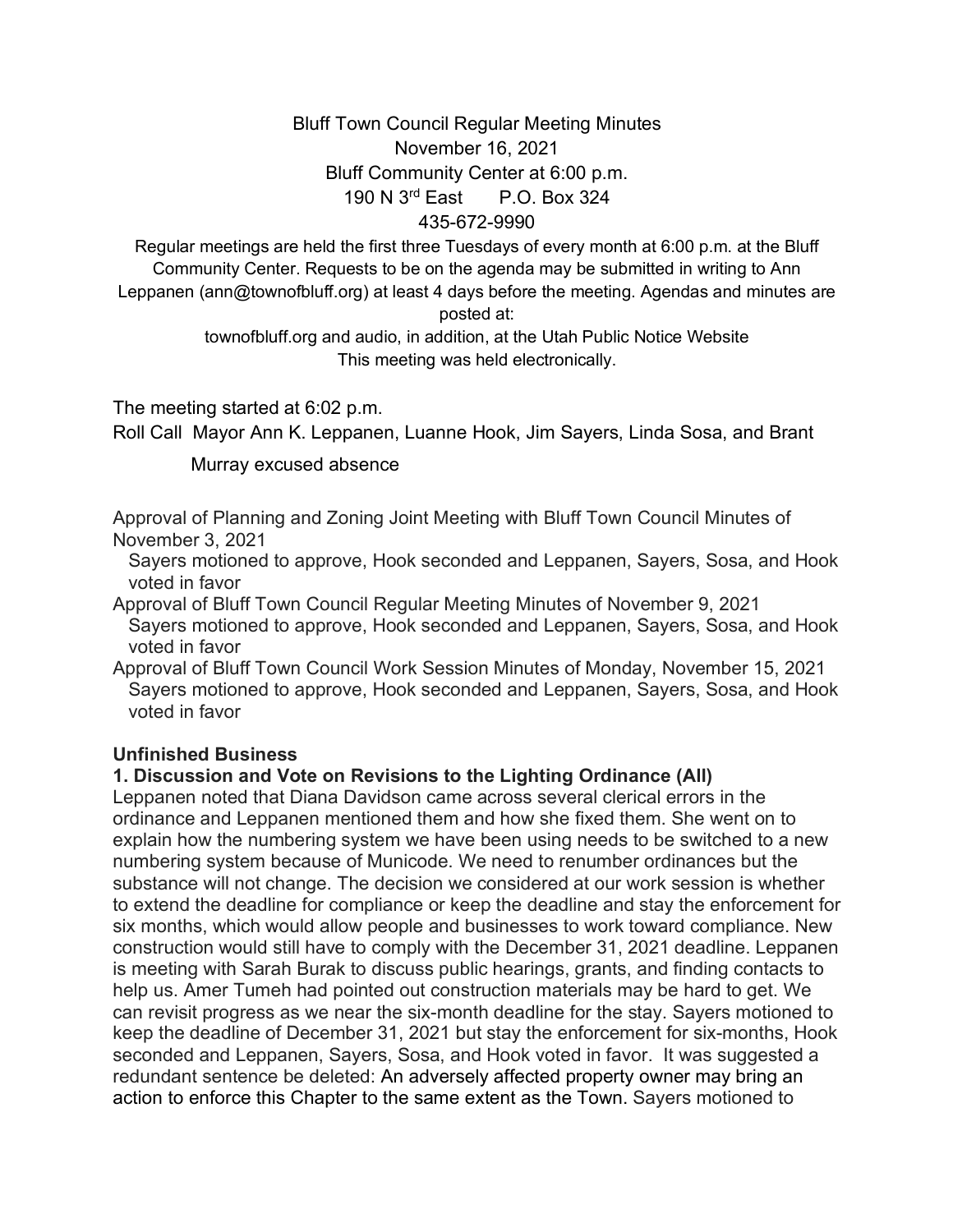delete the sentence, Hook seconded and Leppanen, Sayers, Sosa, and Hook voted in favor.

Leppanen injected she received communication from the San Juan County Health Department they are willing to bring their mobile testing unit to Bluff one day a week. The Council agreed it was a good thing and the CC was a good place for them to park. Leppanen will work with them and thanked Theresa Breznau and Lois Young for working to make this happen.

### **2. Update on Old Bluff Elementary School Plan, Diamond C Propane, Meeting with Possible Maintenance Person (Murray/Sayers/Hook)**

Sayers reported he is working on funding sources for a fire suppression system. Diamond Propane has filled a tank and he would like to get more propane before the price increases. He will work with Sosa about payment. Sosa has a formula for proportional billing of UDB based on each separate area and the common area. Sayers sent it to Heather Atene but has not gotten a reply yet. He is planning on meeting with James tomorrow to discuss maintenance and upkeep of the School.

## **3. Discussion and Vote on Proposed Noxious Weed Resolution (All)**

Sayers motioned to approve this as a resolution instead of an ordinance, Hook seconded and Leppanen, Sayers, Sosa, and Hook voted in favor.

**4. Discussion and Vote on Off-Street Parking Ordinance (All)**

Leppanen explained this is modeled after the San Juan County ordinance. She discussed the enforcement date of 2023 with Sarah Burak, who agreed it was a typo, it should be 2022. Sayers motioned to change the date to 2022 and approve the ordinance, Hook seconded and Leppanen, Sayers, Sosa, and Hook voted in favor.

### **5. Update on Bluff Water Works Meeting on November 10, 2021 and San Juan School Board Meeting on November 10, 2021 (Hook)**

Hook reported BWW was upgrading their radio meters and their next meeting is a budget meeting on December  $2^{nd}$ . She thanked the school district for giving the Town both schools.

**6. Update on Advertisement for Note Taker for Planning and Zoning (Leppanen)** Leppanen pointed out we have received no inquiries about this position or the Town Manager opening and suggested we brainstorm ways to attract applicants at a work session.

### **7. Update on Use of the Bluff Community Center on November 20, 2021 (Leppanen)**

The Missing and Murdered Indigenous Women Task Force will meet on the 20<sup>th</sup>. Leppanen is contacting them to encourage them to meet outside part of the time since our covid numbers are increasing. Leppanen will help them set up the evening of the 19<sup>th</sup> and Sayers and Jen Davila volunteered to help with the audio.

**8. Update on Community Development Block Grant (Sayers/Leppanen)** Sayers explained the suggested projects were a fire suppression system for the School Project, renovation and ADA compliance of the CC offices, and safe bike and walking paths for the school that hook up to the Trail system. Other ideas can be added. The application is due January 15<sup>th</sup>. Sayers will discuss ideas for projects with Jade Powell of Southeastern Utah Association of Local Governments.

**9. Update on Work Session on Monday, November 15, 2021 (All)**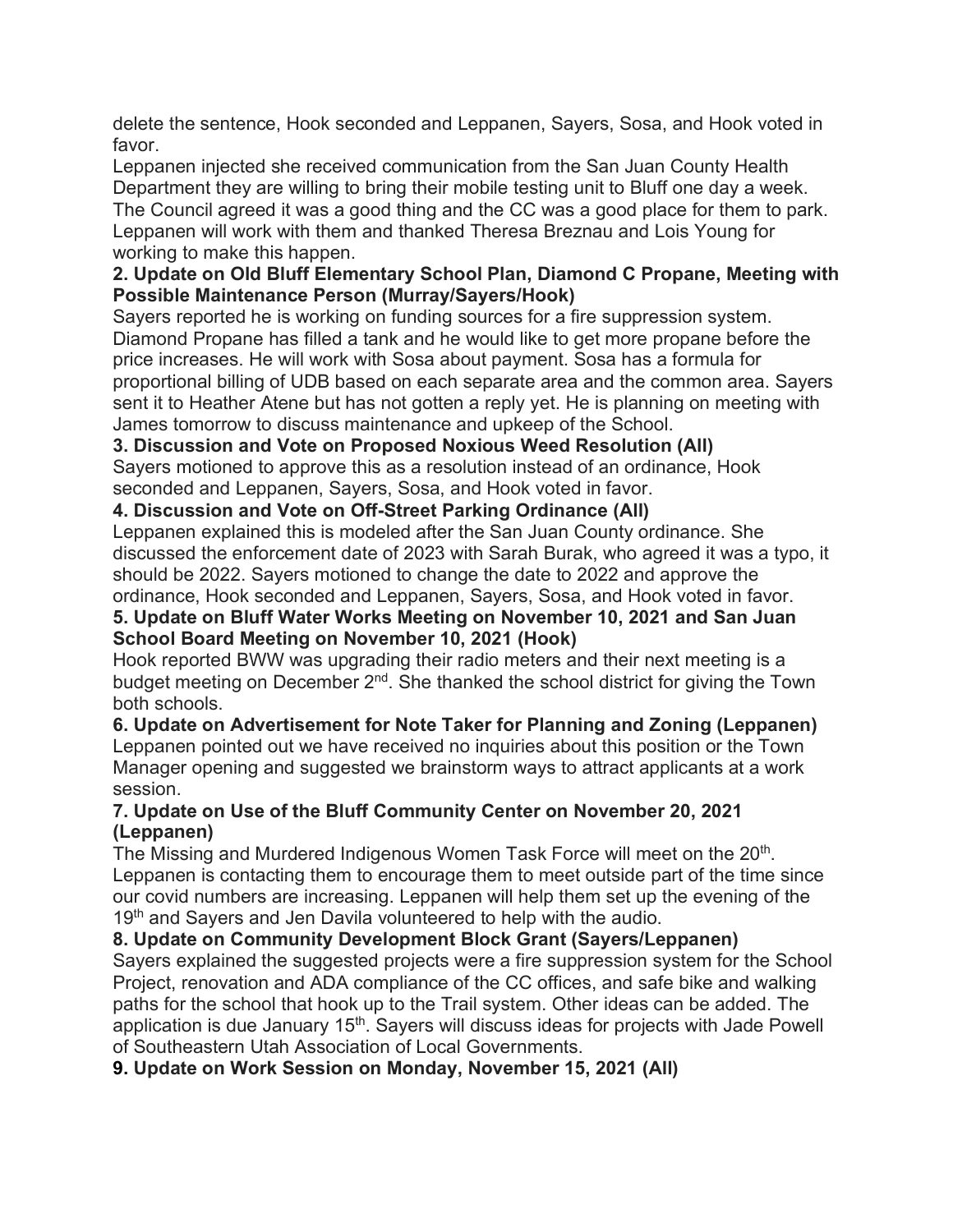Topics discussed included an action plan for Dark Skies, an accountant or project manager for the School Project and depreciation, keeping meetings at three per month, and hiring a strategic planner to look at long term plans with us.

**10. Update on NetForce Camera, Insurance, and Work (Leppanen/Sayers)** Sayers was not sure when NetForce will return but the damaged camera costs \$800. We have a \$1000 deductible and may have met that amount this year on the skylight repair. Sayers will check into it.

### **11. Lunch and Learn (All)**

The lunch schedule was changed and Leppanen was not informed. We now are responsible for November  $30<sup>th</sup>$ , December  $7<sup>th</sup>$  and December  $14<sup>th</sup>$ . Sayers volunteered to do December 7<sup>th</sup>, Hook or Sosa will do November 30th.

### **New Business**

### **12. Update on Utah Department of Transportation Meeting in Moab on Friday, November 19, 2021 (Leppanen/Hook)**

Hook has registered for this and Michael Haviken is also planning on attending. **13. Financial Report. (Sosa)**

### Leppanen explained she purchased office furniture at a recent yard sale and had to pay cash, which Bill Crowder supplied. This was reimbursed from the Rocky Mountain Power grant for office furniture.

Sosa sent the Council members the current bills:

P&Z Stipends - \$150.00 Carol Shook - \$184.70 Patricia Bellson - \$136.67 Denny Bellison - \$20.77 Kathy Carson - \$258.58 Erin Richards- \$46.00 transcription Erin Richards – \$163.80 policy work William Crowder - \$308.00 office furniture Helgerson - \$50.00 Helgerson - \$1,610.00 mow, trim, weed CC; tree removal and limbs, clean town sign area and bridge walk Rocky Mtn. Power – \$338.08 River Canyon - \$70.99 Bankcard - \$163.46 XMission - \$15.00 Google Suites - \$51.24 Box of Rags – \$21.30 Furnace Filters –\$ 60.82 Ace Hardware – 15.10 San Juan Record - \$51.80 Waldeck Dufford - \$1596.00 Emery - \$74.95 BWW - \$60.00 Frontier - \$113.76 GoWest -\$2795.00 BOB conference ULGT – property - \$915.13 bonds - \$100.00